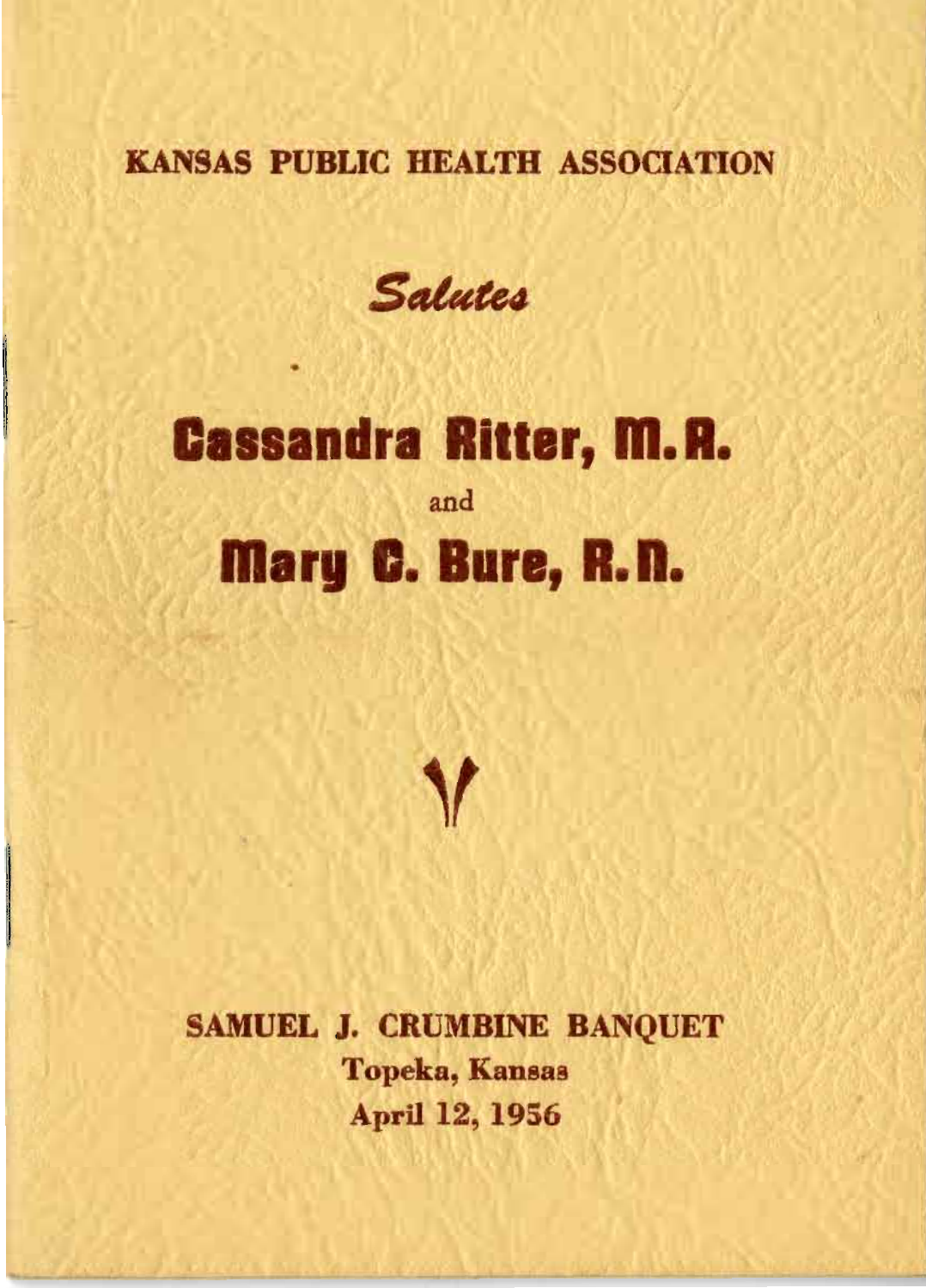#### **SERVICE RECOGNITION AWARD**

The Kansas Public Health Association has for several years recognized the need and desire to establish an award for long and faithful service on a state or local level to supplement the Crumbine Medal Award, thereby making it possible to show appreciation to a larger number of public health workers. At the 1954 Annual Business Meeting, an amendment to the By-laws of the Association was adopted which created a Committee for Service Recognition. The amendment provided that the individuals selected to receive recognition must be members of the Kansas Public Health Association and must have had at least fifteen years of service in the interest of public health in Kansas, and said service must have been characterized by honesty, integrity, and devotion to duty.

The Kansas Public Health Association recognizes the artistic ability of Mrs. Vernon M. Winkle, who designed the Certificate of Award for this Service Recognition, and expresses its appreciation for her contribution. The Award is presented for the first time at this 1956 Annual Meeting..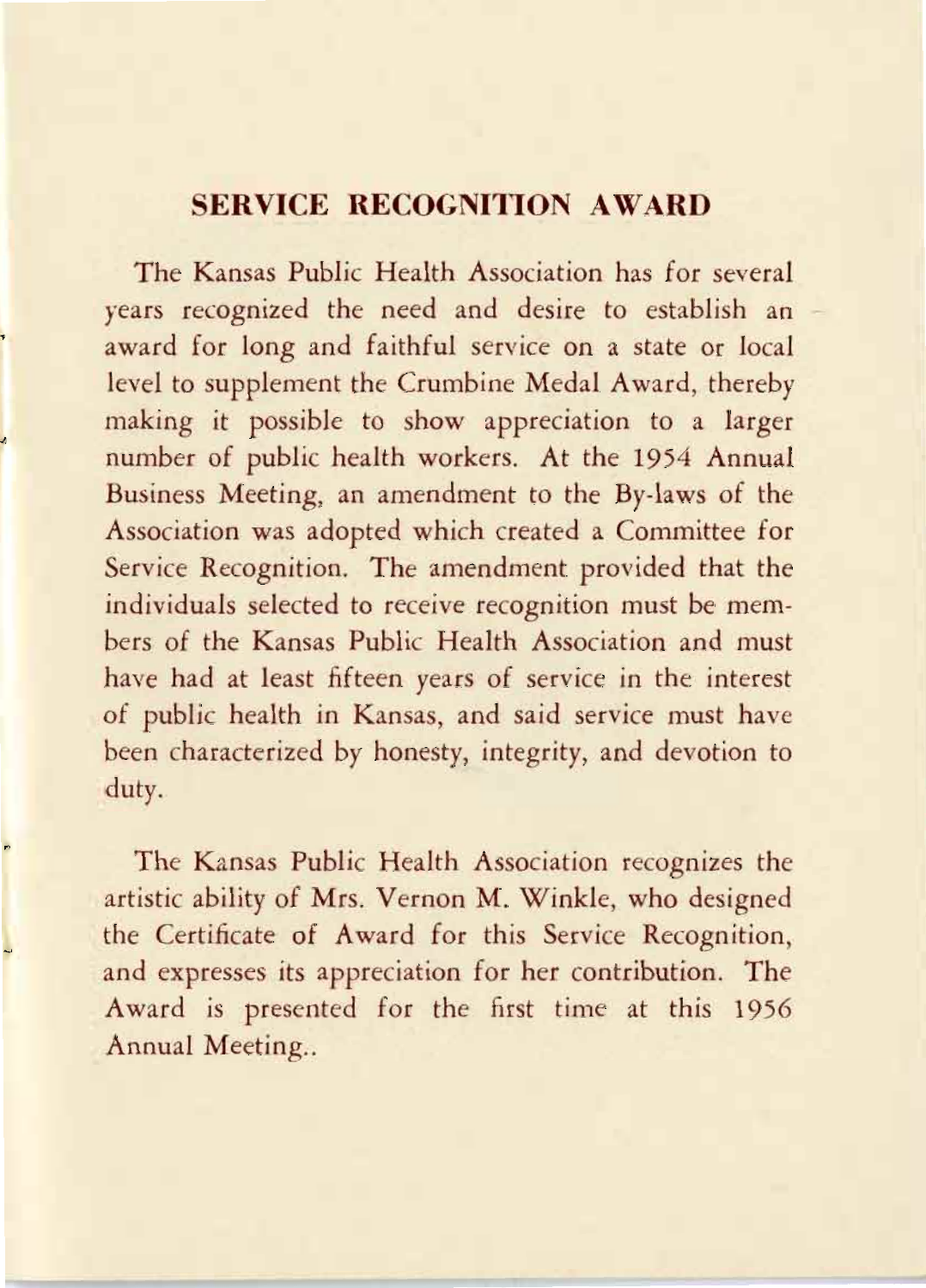

**CASSANDRA RITTER,** M.A.

#### **CA SANDRA RITTER,** M.A.

Cassandra Ritter is a native Kansan. She was born in lola, Kansas, and received her early training in the lola schools. She majored in bacteriology at the University of Kansas and was graduated with an A.B. degree in 1921. She did graduate work at the University of Chicago which was credited toward an M.A. degree from the University of Kansas which was awarded in 1928. Miss Ritter later attended the University of Michigan in 1941  $42.$ 

Miss Ritter's public health career actually began while she was still an undergraduate at Kansas University. She worked for three years as a part-time assistant in the Water Laboratory. Upon graduation in 1921, he was employed for one year as assistant bacteriologist by the Missouri State Board of Health. The laboratory was located on the campus of the University of Missouri at Columbia. The director was Dr. M. P. Ravenel who was then President of the American Public Health Association and who later became editor of the Amcrican Journal of Public Health.

Miss Ritter began her work as bacteriologist with the water laboratory of the Kansas State Board of Health on November 1, 1922, under State Health Officer Dr. S. J. Crumbine.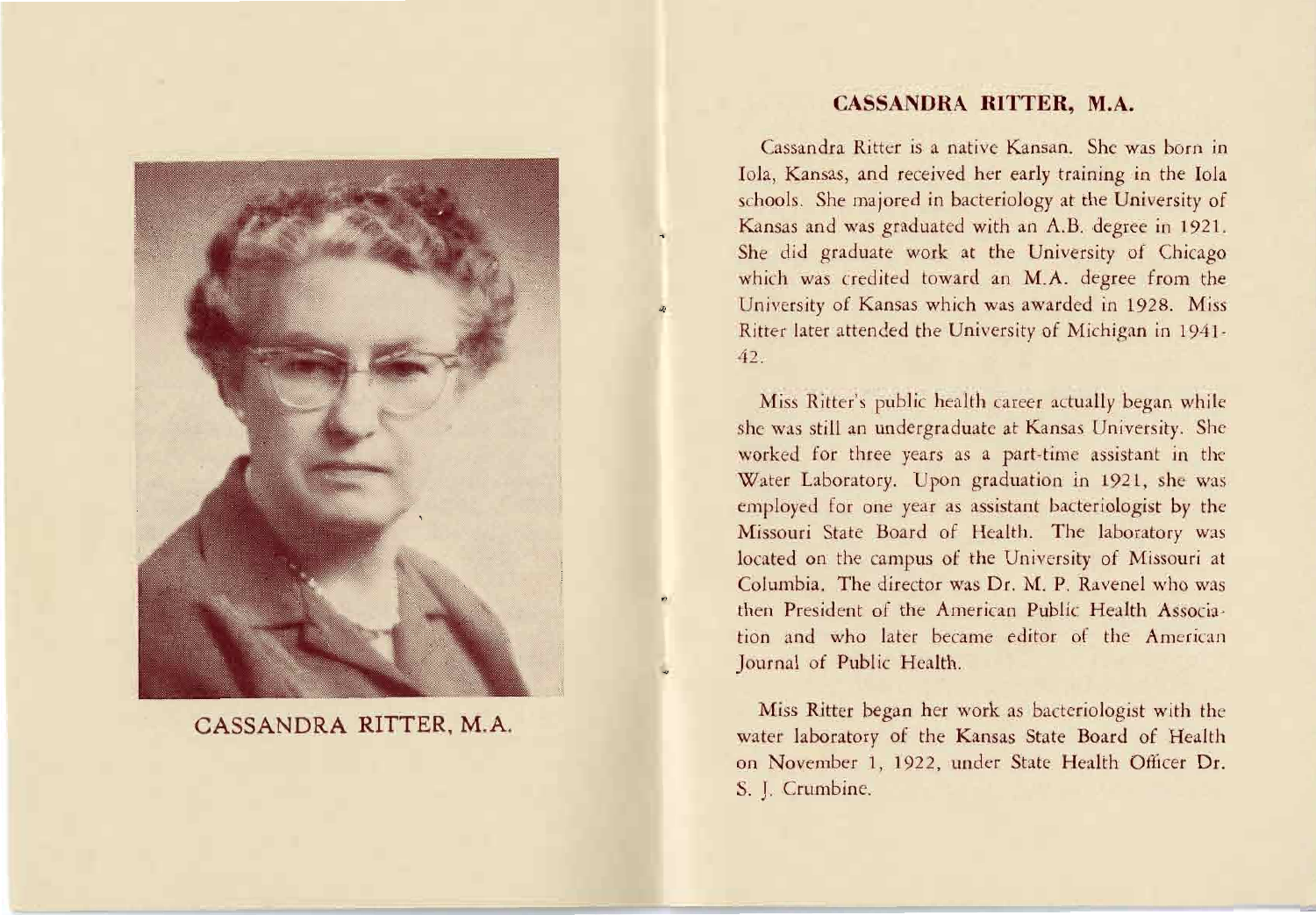During these years of service to the people of Kansas, *Miss* Ritter has made many important contributions to the science of water bacteriology in the interest of public health. from 1935 to 1940 she worked on two cooperative studies of media for water analysis, under the direction of the Standard Methods Committee of the American Public Health Association. These studies were devoted to selective media for the detection and isolation of coliform organisms in water. In addition, she acted as associate referee for studies on the toxicity of dye for bacteria for the Standard Methods Committee on Diagnostic Procedures and Reagents, American Public Health Association.

vy.

In 1935 she made an interesting and unusual study of the bacterial content of a Kansas dust storm. In 1937 she investigated the value of thiosulfate-treated bottles for bacterial counts of shipped swimming pool samples. In the late 1940's, with Dr. E. L. Treece, Miss Ritter made an extensive study of the sanitary significance of cocci in swimming pools.

Beginning in 1952, Miss Ritter's laboratory was one of ten in the United States selected by the Standard Methods Committee to make field studies of the membrane filter techoic for the examination of water and sewage. The work on this method was completed and a report published in 1954.

Her recent research work includes studies of the viability of *Histoplasma capsulatum* in tap water and the effects of conventional water treatment processes on the removal of this organism, and the comparison of coli· form group organisms with enterococci from well waters.

Miss Ritter's 33 years of tenure with the State Board of Health covers the period during which there has been a dramatic reduction in the incidence of typhoid fever and other water-borne diseases in the state. The regular routine analysis of water *samples* in the laboratory and the development of improved bacteriological techniques by Miss Ritter and her co-workers have played an important role in the substantial progress which has been made in controlling the spread of water-borne disease.

Miss Ritter has worked with six chief engineers of the Division of Sanitation-Albert H. Jewell, Earnest Boyce, Lewis A. Young, Paul D. Haney, Ben Williamson, and Dwight F. *Metzler.* Her advice and wide experience in bacteriology and limnology have been of great assistance to these men and the other engineers engaged in the state programs of controlling stream pollution and improving public water supplies, She has trained a great many of the water plant operators in Kansas in performing and interpreting bacteriological tests of water by instruction at the Water and Sewage Works Schools.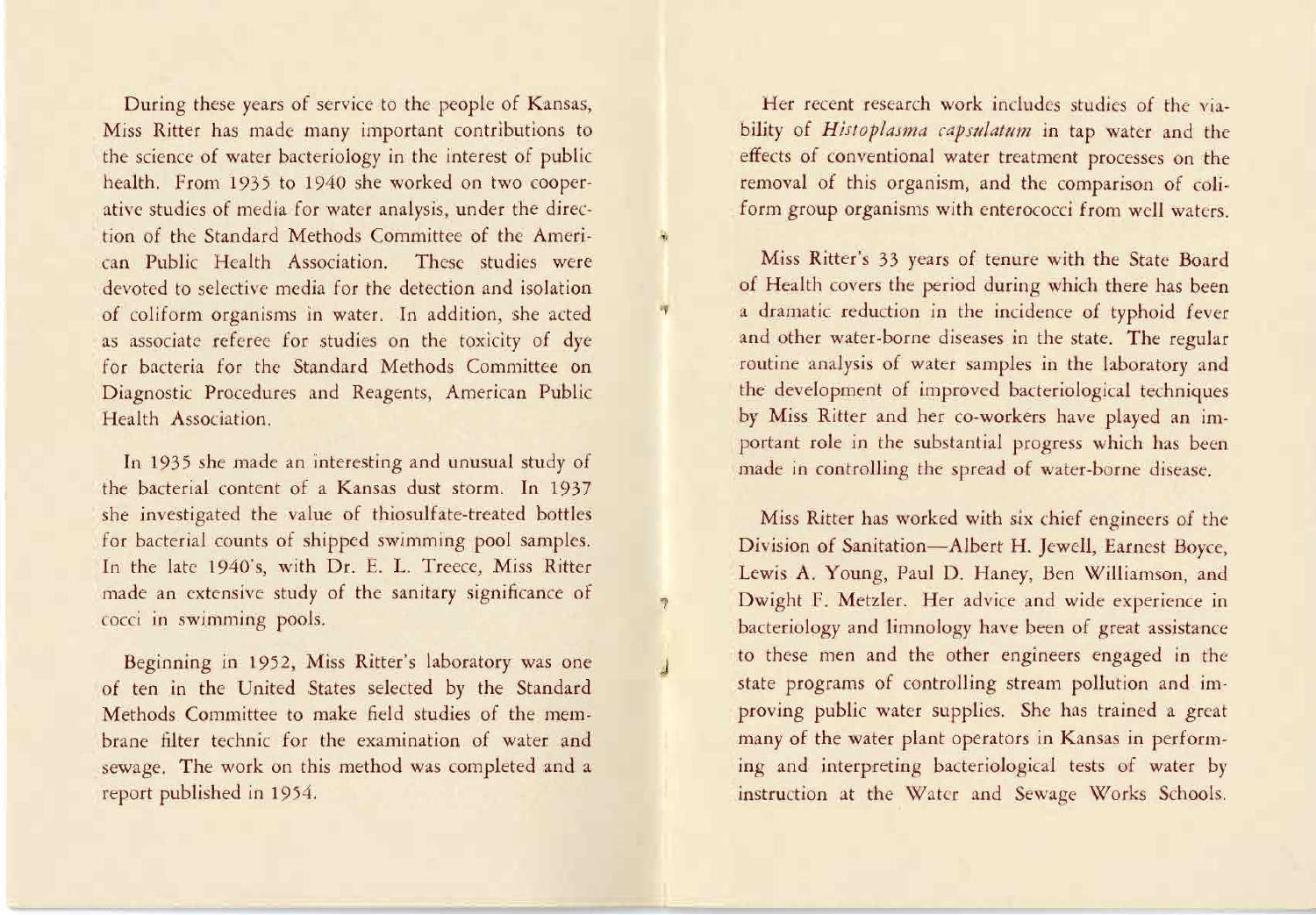The Water Works Short Course was the first extension course offered by the University of Kansas. It has been given annually except for short interruptions during the war years.

Miss Ritter has been elected to the following honorary societies: Sigma Xi; Sigma Pi (girls chemistry); and Phi Sigma (biological research).

She is a member of the Society of American Bacteriologists, the Kansas Academy of Science, the American Society of Limnology and Oceanography, and the Kansas Public Health Association, and is a Fellow in the Ameri· can Public Health Association.

She has served as Secretary, Vice·President, and Presi· dent of the Kansas Clinical Laboratory Association and has served on various committees of the Kansas Public. Health Association and the American Society of Bacteriologists.

In non-professional activities she has served as Secretary for the American Association of University Women; faculty advisor for Iota Sigma Pi (girls chemistry); and as Treasurer, Vice-President, and President of the Faculty Women's Club.

Miss Ritter has played an active part in public health work in Kansas from 1922 to 1956. Her faithful performance of duty, her research work, and her interest in public health have benefited many persons in Kansas and spared them from disease. The Kansas Public Health Association is happy to give formal recognition at this time to the long and meritorious service which Cassandra Ritter has given to public health work in Kansas.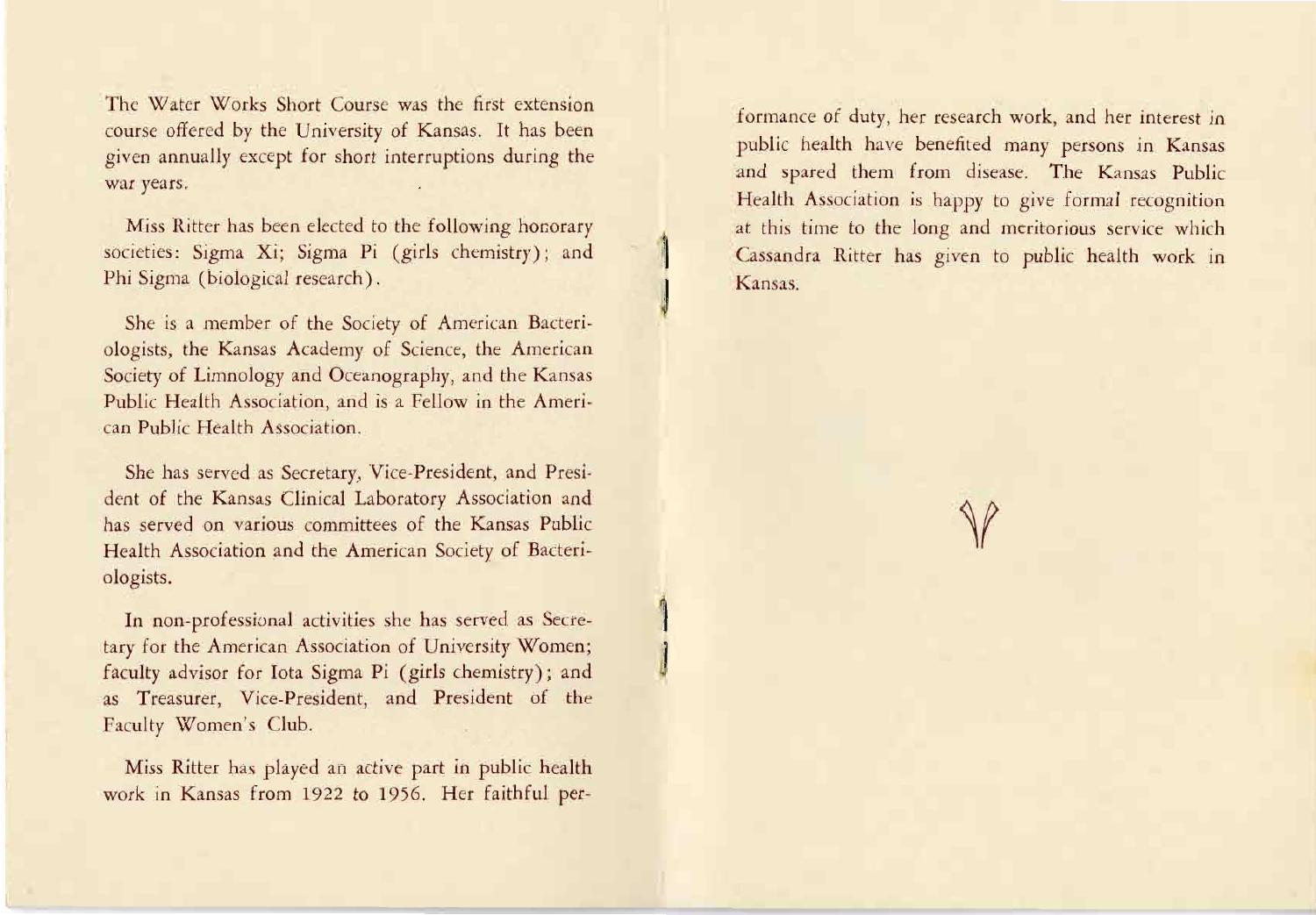

#### MARY C. BURE, R.N.

#### **MARY C. BURE, R.N.**

Mrs. Mary C. Bure is a native of Shelby, Iowa. Her family moved to Kansas City, Missouri, where she graduated from the Central High School in 1902. Three years later she graduated from the Red Cross Hospital School of Nursing in Kansas City.

From the time of her graduation, Mrs. Bure has been interested in public health. She was one of the first industrial nurses in Missouri, serving as industrial nurse for the Montgomery Ward Stores from the time she completed her training until her marriage.

By the time World War I began, *Mrs.* Bure had three young stepsons and one daughter. In 1918 she received a letter from the Red Cross asking "What are you, as a nurse, going to do for your country?" The family decided that Mrs. Bure should return to work and her mother, Mrs. Dodt, would care for the children. From 1918 to 1920, Mrs. Bure was a staff nurse for the Kansas City, Kansas, Visiting Nurse Association. From 1920 to the fall of 1949, she was the director of this organization, thirty-one years in all.

*Mrs.* Bure took postgraduate courses in public health nursing at the University of Minnesota, Washington University, Kansas University and at Iowa State University.

During her service *in* the Visiting Nurse Association she established a student nutse affiliation for under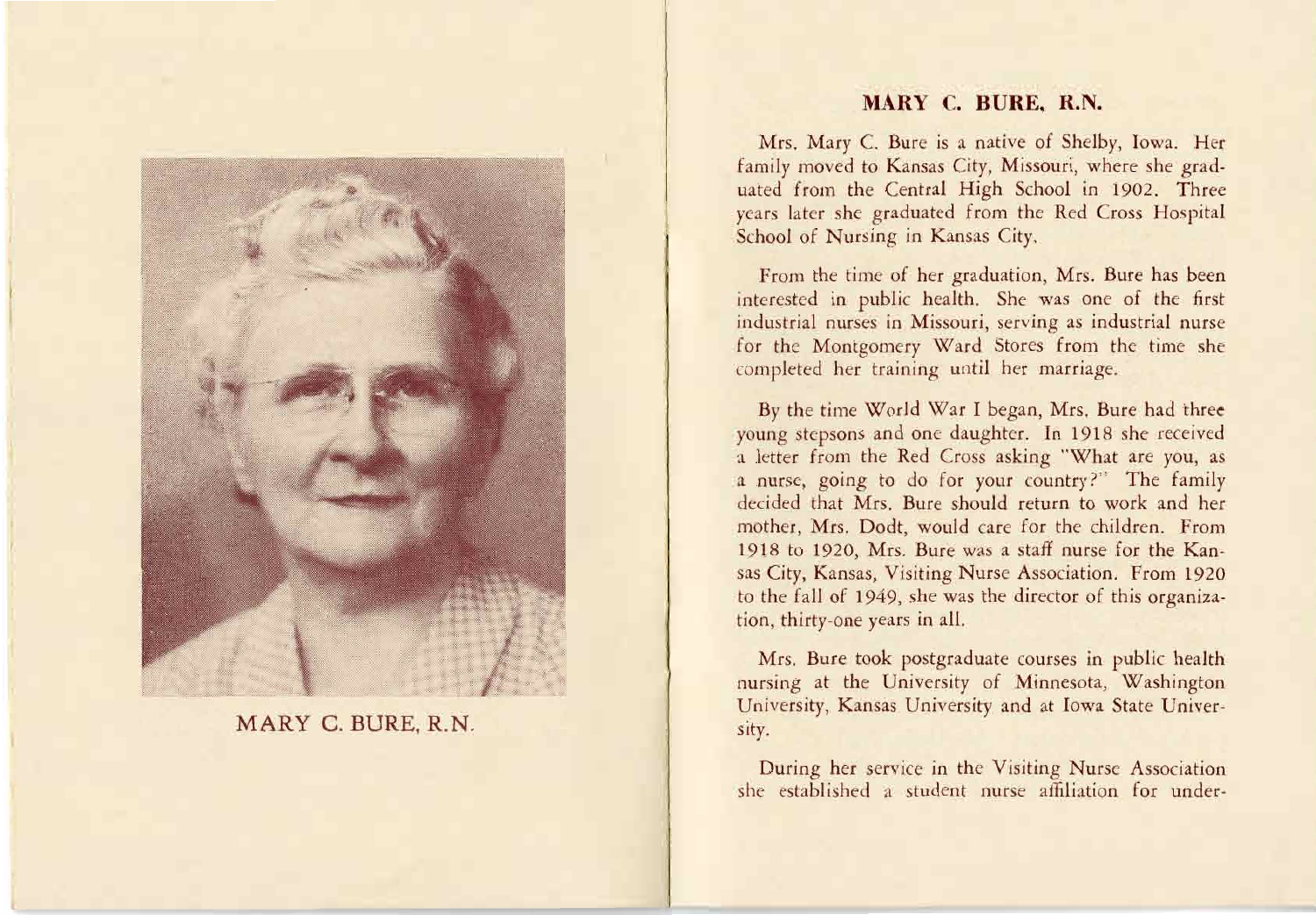graduates, and taught public health nursing in several local hospitals. She also taught Red Cross home nursing classes and served on voluntary blood bank service.

Since the time of her retirement in 1949 she has worked half-time for the Good Will Industries in Kansas City, Missouri, again as an industrial nurse.

few persons in Kansas have served so many organizations for so many years. From 1922 to 1950, Mrs. Bure was a member of the Board of Directors of the Tuberculosis and Health Association of Kansas City. For seventeen years she held office in the Kansas State Nurses' Association as Treasurer, Vice-President and President, and as a member of the Board of Directors. She was a member of the committee which gathered material for the book "Lamps on the Prairie" which is a history of nursing in Kansas. This story is of Kansas nurses, of the women who served and have served the sick from days when the Sunflower State had no identity, when it was merely a part of the great unexplored Mississippi Basin. For twenty-five years, Mrs. Bure was a member of the Women's Chamber of Commerce in Kansas City, while serving as a member of the Board of Directors of rhe Y.W.CA. For twenty-eight years, she has been a member of the American Public Health Association, and a member of the Kansas Public Health Association for thirteen years. Mrs. Bure is now serving as treasurer of District 2, of the K.S.N.A. One of her great contributions has been the encouragement and counsel given to young nurses, urging them to participate and progress in their professional activities, pointing the way to a full well-rounded life in the community. She was given a certificate of recognition for her outstanding contributions to the Kansas State Nurses' Association at its annual convention in 1955.

Mrs. Bure has served her church faithfully for many years, and was a member of the Advisory Council of the Baptist Theological Seminary for three years.

The Bure children are sources of constant pride and joy to their parents. They also have assumed positions of civic responsibility.

Wisdom, modesty, and friendliness, tempered with an Irish sense of humor, characterize Mrs. Bure.

Because of her long and faithful service to Kansas a a leader in public health nursing, this award *is* richly deserved.